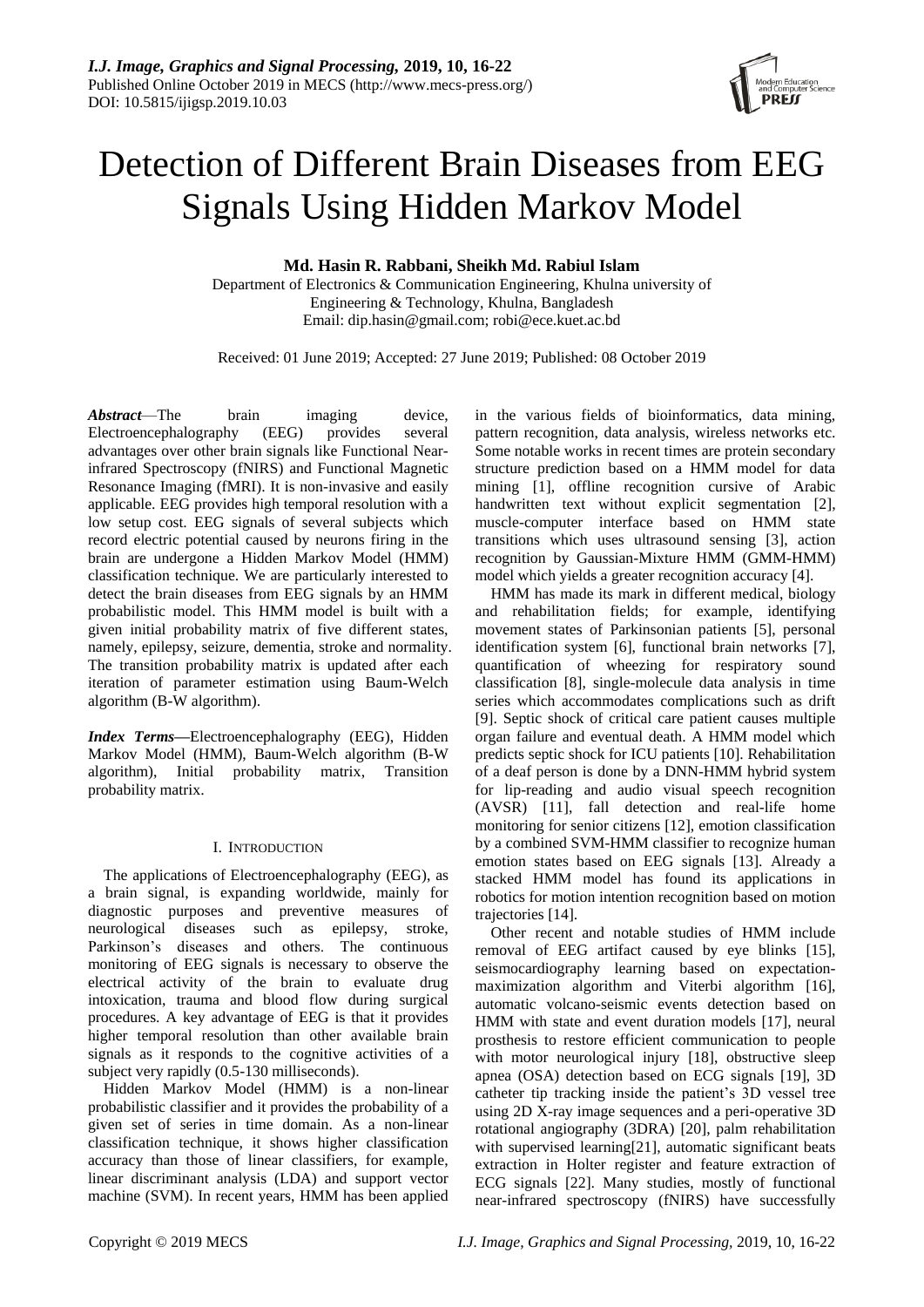demonstrated the use of LDA, SVM and ANN for BCI [23]. Application of machine learning methods has been conducted to combine the EEG-fNIRS signals [24].

We have proposed a methodology in this paper which will classify the EEG signals using HMM technique. The key advantages of HMM are high classification accuracy, provision to add more states etc. as we have found in our research. However, as a brain imaging technique EEG provides lower spatial resolution as compared with fNIRS.

#### II. METHODOLOGY

#### *A. EEG Signal Acquisition System*

Electrodes are likely to be placed on the frontal region for the EEG data acquisition. The positions for electrode placements are Frontal polar 1(Fp1) and Frontal polar 2 (Fp2). For the single channel data acquisition process positive electrode is placed on the Fp2 position, reference electrode is placed on the Fp1 position and negative electrode is placed on A1 (earlobe) position according to international 10-20 electrode system (Fig.1).



Fig.1. Electrode placement system in 10-20 electrode system

## *B. EEG Signal Conditioning System*

Signal conditioning unit has been designed to amplify the EEG signals for further processing (Fig.2). EEG signals picked up using electrodes have a magnitude of around 5-500μV and frequency range of 1-100 Hz, as the most information of EEG signals lie in this range. The integrated single supply instrumentation amplifier is designed based on a typical customized three op-amp approach. It is a high precision, low-power general purpose amplifier. An active high pass filter and an active low pass filter have been designed to operate in the cutoff frequency range of 1-100 Hz.



Fig.2. Block diagram of EEG signal conditioning system

For removing the 50 Hz power-line interference, a notch filter has been designed for better performance. A post amplifier for further amplification of the EEG signal and a voltage adder circuit has been designed for keeping the signal in positive domain.

### *C. Hidden Markov Model (HMM)*

A hidden Markov model (HMM) is a state machine with two layers, namely state layer and observation layer (Fig.3). An HMM model is defined by three probability matrices- initial, transition and emission probabilities. The initial probability is defined as the probability of each state in the beginning of the Marcovian process. The transition probability defines the probability of shifting from one state to another (or the same state) in a particular sequence. The emission probabilities define the probability of a certain observation symbol  $x_i$ , in state  $s_i$ .



Fig.3. A HMM model with *n* states  $(S)$  and observation sequences  $(O)$ .

In standard HMMs, at a certain time, say  $t$ , all the needed information of the previous states (before  $t$ ) would be known by using a discrete hidden state. For a sequence of  $n$  elements, say  $Q$ , where,  $Q = \{q_1, q_2, q_3, \dots q_n\}$ and

$$
p(q_n|q_{n-1}, q_{n-2}, \dots, q_2, q_1) = p(q_n|q_{n-1}) \qquad (1)
$$

Equation (1) is called the first order Markov assumption, where, the probability of observation of a symbol,  $q_n$  at time *n* depends only on observation of  $q_{n-1}$ at time  $(n-1)$ .

An HMM model is specified by

a) the (hidden) state sequence  $S = \{s_1, s_2, s_3, ..., s_n\}$ ; b) the observation sequence  $X = \{x_1, x_2, x_3, \dots x_n\}$ ; c) a set of parameters,  $\theta = (\pi, A, B)$  where,  $\pi$  = a vector of initial probabilities of each state,  $A = a$  matrix of transition probabilities,  $B = a$  vector of probabilistic output matrix Mathematically,

$$
\pi_i = p (s_i \, at \, t = 0) \tag{2}
$$

$$
a_{ij} = p (s_j \ at \ t+1 | s_i \ at \ t) \tag{3}
$$

$$
b_i(x) = p \left( 0_t = x | s_i \text{ at } t \right) \tag{4}
$$

Where,

 $x =$  observed signal value;  $s =$  state of the HMM model

The output function B is a Gaussian density function.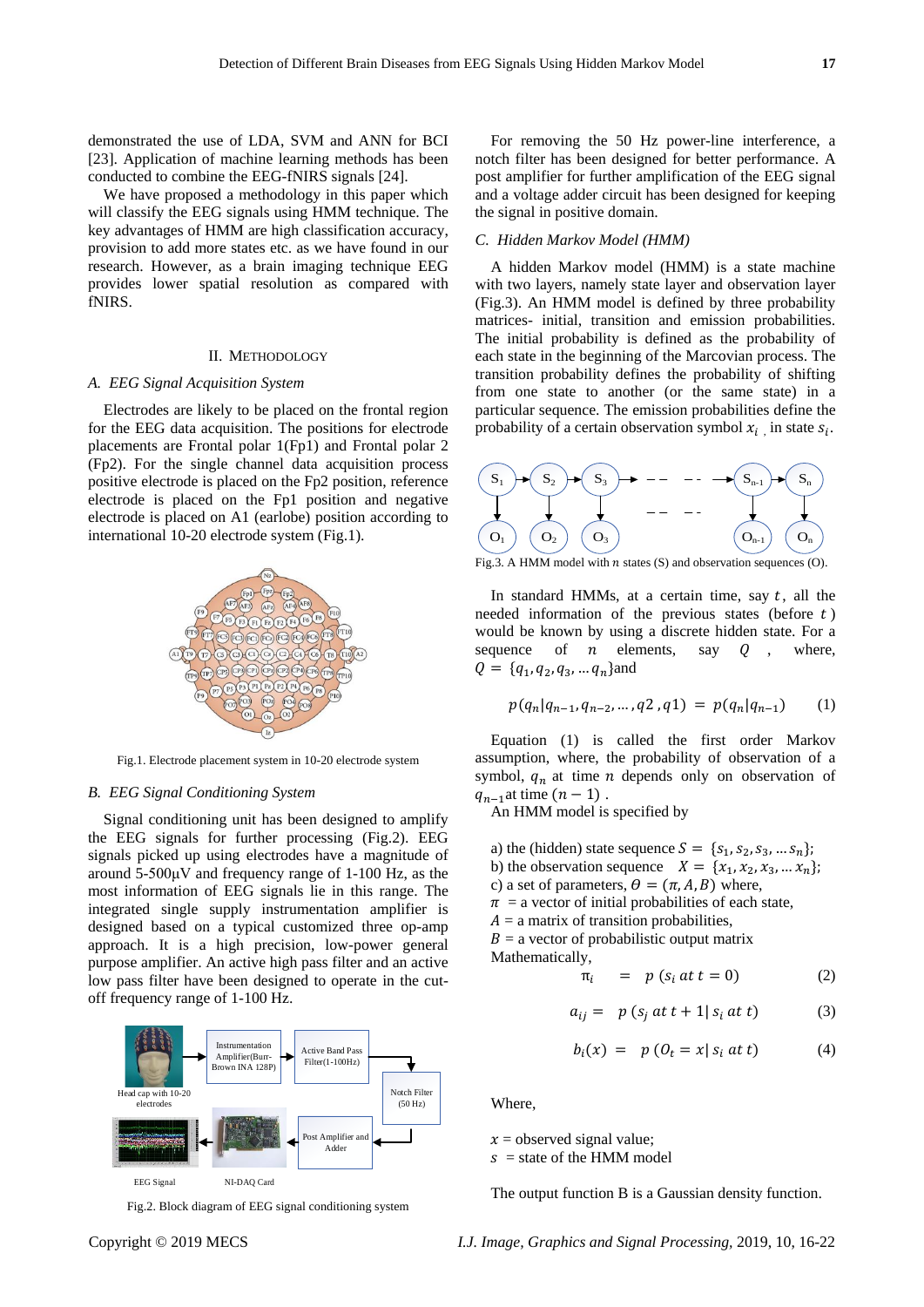$$
n(0, \mu, \sigma) = \frac{1}{\sqrt{2\pi\sigma}} e^{-\frac{1}{2} \left[\frac{0-\mu}{\sigma}\right]^2}
$$
 (5)

Where,

 $0 =$  sequence of observation;

 $\mu$  = mean of the sequence;

 $\sigma$  = standard deviation of the sequence

However, the input state sequences are unknown in our current study.

For a given  $\theta$  we have:

$$
p(x_1, x_2, x_3, \dots x_n \mid \theta) = p(x_1 \mid \theta) \dots \dots p(x_n) \tag{6}
$$

Since each observation value  $x_i$  is independent. For each sequence  $x$ :

$$
p(x|\theta) = \sum_{s} p(x, s|\theta) \tag{7}
$$

The sum is taken over all hidden state paths s.

We are intended to include the Baum-Welch algorithm in the HMM model for the parameter estimation when state paths are unknown (Fig.4). This is basically an Expectation Maximization algorithm in the iterative process of HMM. When the states are known, we can simply count. However, when the states are unknown, the 'counting' process is little trickier. In such cases the 'average' process is employed. For each edge, the 'average' number is computed for all possible pairs of given states [25].



Fig.4. Unknown state path with known observation sequence.

Three main problems have to be addressed for real world applications of the HMM model.

Problem 1

The observation sequence  $X =$  $\{x_1, x_2, x_3, \dots x_n\}$  and the model  $\theta = (\pi, A, B)$  are given. The researchers have to find out the best and convenient way for computation of the probability of the observation sequence,  $p(x | \theta)$ . This is called Evaluating. Problem 2

The second step involves to find out the sequence of the states,  $S = \{s_1, s_2, s_3, ... s_n\}$ . This problem is known as Decoding.

Problem 3

The third step involves the adjustment of the HMM model parameter,  $\theta$  to maximize  $p(x | \theta)$ . This is known as Training.

## *D. Baum-Welch (B-W) Algorithm*

Actually the Baum-Welch training is an expectation maximization algorithm suitable for HMM classification when the input states are unknown. We start with some initial values of transition and emission probabilities which define prior values of  $\theta$ . Then we use an iterative algorithm which attempts to replace  $\theta$  by  $\theta$  \* such that

$$
p(x|\theta*) > p(x|\theta)
$$
 (8)

Where, x is the observation state;  $\theta$  = Initial parameters  $(\pi, A, B)$ ;  $\theta$  ∗= Updated parameters  $(\pi, A, B)$ ;

A Markov chain over a set of (hidden) states, and for each state  $s$  and observable symbol  $x$ , an emission probability  $p(X_i = x | S_i = s)$ . An HMM model is defined by the parameters:  $a_{kl}$  (transition probabilities) and  $e_k(b)$  (emission probabilities) for all states k, l and all symbols  $b$  as shown in Fig.5. The B-W algorithm will be operated in two steps, namely, the E step and the M steps.



Fig.5. HMM parameters estimation

The E Step

For each edge,  $s_{i-1} \rightarrow s_i$  we compute the average number of " $k$  to  $l$ " transitions, for all possible pairs  $(k, l)$ over this edge. Then for each k and l, we take  $A_{kl}$  to be the sum over all edges. When we have n independent input sequences  $(x_1, ..., x_n)$  then  $A_{kl}$  is given by,

$$
A_{kl} = \sum_{j=1}^{n} \frac{1}{p(x^j)} \sum_{i=1}^{L} p(s_{i-1} = k, s_i = l, x^j | \theta)
$$
 (9)

 $n =$  No. of observation sequence  $(x_1, \ldots, x_n)$ ;  $p(x^{j})$ =Probability of observation of a particular symbol,  $x^j$ ;

L = No. of total edges,  $s_{i-1} \rightarrow s_i$ .

Expected no. of symbol emissions for state  $k$  and each symbol  $b$ , for each  $i$ , compute the expected no of times that  $X_i = b$ ,  $E_k(b)$ ,

$$
E_k(b) = \sum_{j=1}^n \frac{1}{p(x^j)} \sum_{i: x_i^j} p(x_{1,\dots} x_{L_i} s_i = k)
$$
 (10)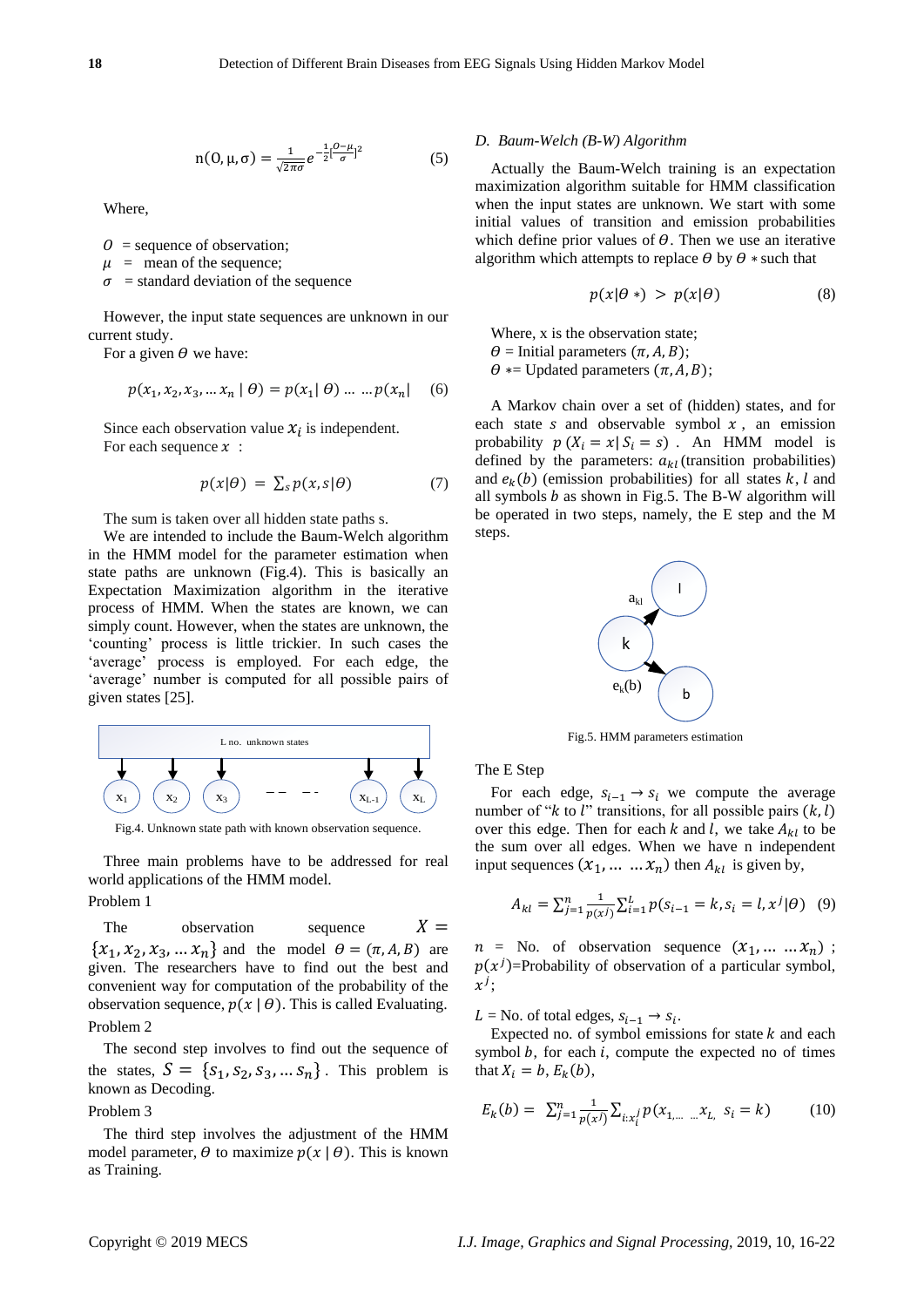The M Step

New values of  $a_{kl}$  and  $e_k(b)$  after each iteration define  $\Theta^*$  and are computed using  $A_{kl}$  and  $E_k(b)$  from the E step respectively:

$$
a_{kl} = \frac{A_{kl}}{\sum_{l'} A_{kl'}} \text{ and } e_k(b) = \frac{E_k(b)}{\sum_{b'} E_k(b')} \tag{11}
$$

# *E. Data Description*

The EEG signals of 130 subjects whose ages are in the range of 10-100 years have been collected for this study from the Temple University Hospital (TUH) EEG Corpus- a big data resource for automated EEG interpretation [26]. The EEG signals used in this study, have been recorded using several generations of NicoletTM EEG recording technology. The number of channels vary between 24 and 36 channels sampled at 250 Hz frequency. The acquired signals are digitized using 16 bit A/D converter [26]. Each EEG file contains about 20 Mbytes of data stored in an European Data Format (EDF+) file format. Later, EDF+ format has been converted to cell data [27]. These EDF files contain a header with 24 unique fields that contains patient's information and signal's conditions such as amplitudes, frequency, no of channels etc. Selected fields of this header is shown in Table 1.

Table 1. Selected Fields From An Edf Header

| Field          | Description                   | Example            |  |  |  |
|----------------|-------------------------------|--------------------|--|--|--|
| 1              | <b>Version Number</b>         | 0                  |  |  |  |
| $\overline{c}$ | Patient ID                    | TUH123456789       |  |  |  |
| 4              | Gender                        | м                  |  |  |  |
| 6              | Date of Birth                 | 57                 |  |  |  |
| 8              | Firstname Lastname            | TUH123456789       |  |  |  |
| 11             | Startdate                     | 01-MAY-2010        |  |  |  |
| 13             | Study Number/ Tech. ID        | TUH123456789/TAS X |  |  |  |
| 14             | <b>Start Date</b>             | 01.05.10           |  |  |  |
| 15             | Start time                    | 11.39.35           |  |  |  |
| 16             | Number of Bytes in Header     | 6400               |  |  |  |
| 17             | Type of Signal                | $EDF+C$            |  |  |  |
| 19             | Number of Data Records        | 207                |  |  |  |
| 20             | Dur. of a Data Record (Secs)  | 1                  |  |  |  |
| 21             | Number of Signals in a Record | 24                 |  |  |  |
| 27             | <b>Signal Prefiltering</b>    | HP:1.000Hz<br>LP:  |  |  |  |
|                |                               | 70.0Hz N: 60.0     |  |  |  |
| 28             | No. of Signal Samples/Rec.    | 250                |  |  |  |

6-way classification is focused on the collected EEG signals:

# *a) SPSW:*

SPSW stands for Spike and/or Sharp Wave which demonstrates epileptiform transients. Patients with epilepsy have this type of waveform.

# *b) PLED:*

The full form of PLED is Periodic Lateralized Epileptiform Discharges which shows EEG abnormalities such as repetitive spike or sharp wave discharges over one hemisphere at almost fixed time intervals.

## *c) GPED:*

GPED stands for Generalized Periodic Epileptiform Discharges which provide both short and long interval periodic diffuse discharges along with suppression burst patterns according to interval between discharges. Triphasic waves are included in this class.

# *d) ARTF:*

ARTF means artifacts that represent noises in the EEG signals due to equipment, environment or movement of the subjects.

# *e) EYEBL:*

EYEBL means eye blinks which is often be confused with a spike.

# *f) BCKG:*

BCKG means background which includes all other signals.

The first three classes describe those information which are required in manual interpretation, periodic and occur across the channel. The last three classes are necessary for background modelling which attempts to model the signal temporal evolution.

## *F. Experiment*

In this experiment, 5 states, namely, Epilepsy, Seizure, Stroke, Dementia and Normality are defined with the following transition probability from one state to the next (Fig.6). As we see, the transition probabilities are all equal initially due to the fact that all states are equiprobable. It indicates that a subject may belong to any of the 5 states equally likely depending on his/her EEG signal.



Fig.6. State transition diagram of the HMM

However, the initial probability matrix remains constant while the elements of transition probability matrix,  $a_{kl}$  and emission probability matrix,  $e_k(b)$  are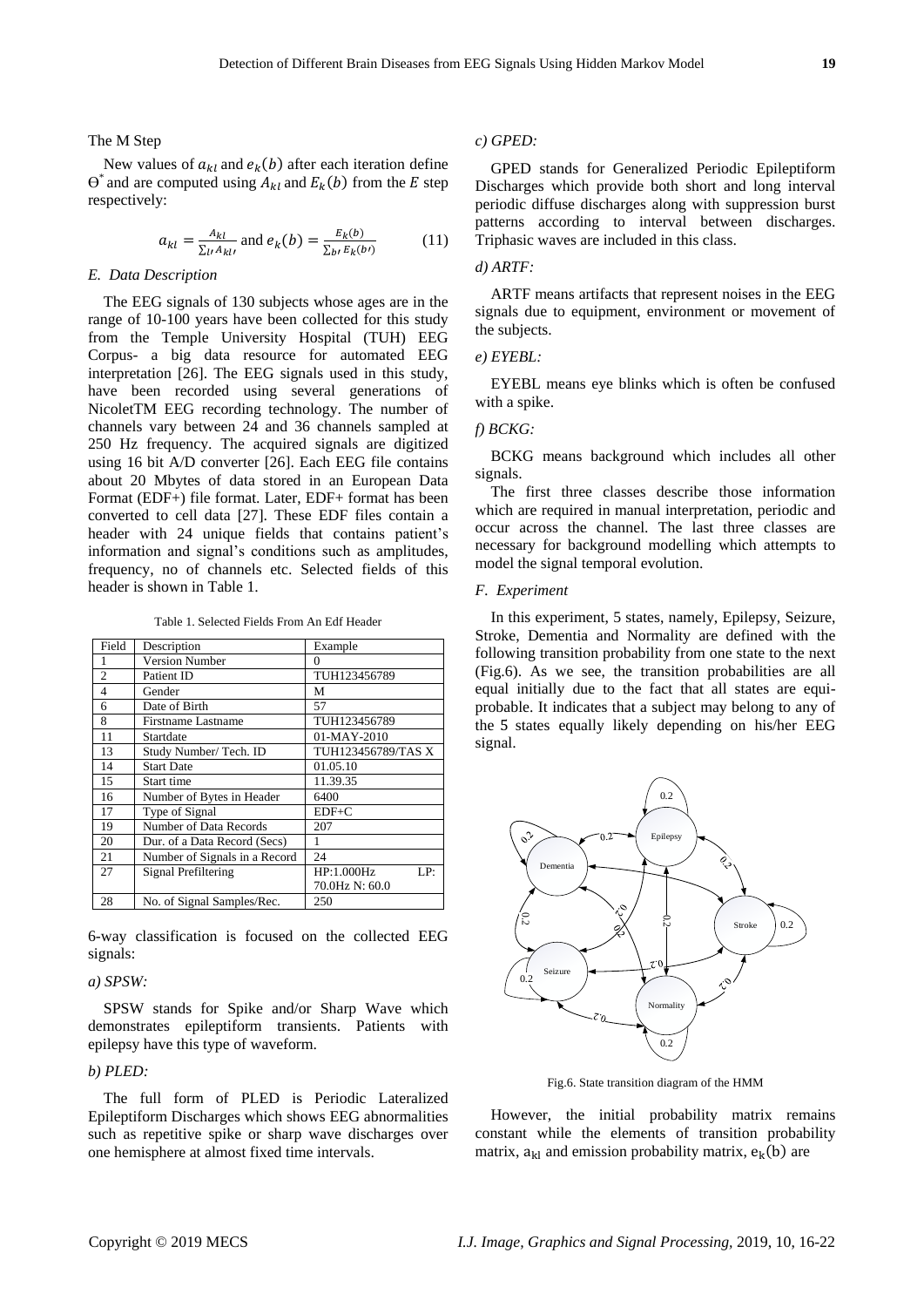updated after each iteration as given in Equation 11. In proposed methodology, the HMM parameters (transition and emission matrix) are undergone repetitive iterations until a certain threshold is met. This threshold is determined by Equation 8 which is the outcome of expectation maximization algorithm. The initial probability for each of the 5 states is same (0.2). It means subject no= 1 may belong to any of the 5 states as defined above. The states of the next subjects, subject no  $= 2, 3, 4$ , 5,… …up to the last subject, depends on the states of their exact previous subject as first order Markov assumption is applied (Equation 1). The states of the subjects are determined from the observation sequence. The algorithm and flowchart used in this study are represented here where the steps are followed sequentially.

# *Step 1:*

Define number of states and the HMM parameter  $\theta$   $(\pi, A, B)$ .

## *Step 2:*

Collection of EEG signals from the subjects using 24 to 36 channels

## *Step 3:*

Sample the EEG signals at sampling frequency  $= 250$ Hz and represent each sample using 16 bits.

*Step 4:*

Run the HMM model with the initial value of  $\theta$  ( $\pi$ , A, B) [Equation 2,3,4].

## *Step 5:*

Update  $\theta$  to  $\theta$  \* after each iteration using the B-W algorithm [Equation 9,10.11].

## *Step 6:*

Check the threshold  $p(x|\theta*) > p(x|\theta)$  [Equation 8] after each iteration. If it satisfies then collect hidden and observation sequences. If not satisfies then go to Step 4.



Fig.7. Flowchart of the proposed algorithm.

#### III. RESULT ANALYSIS

The task to adjust the HMM model parameter,  $\Theta$  to maximize the likelihood of the observation sequence is known as the training phase [27]. The B-W algorithm is used to address this problem. This study is aimed to classify the EEG signals to detect 4 different brain diseases and the normality condition of 130 subjects. The performance results are shown in Table 2.

| Table 2. Performance analysis of the proposed algorithm on 130 |  |
|----------------------------------------------------------------|--|
| subjects                                                       |  |

| Classifier | <b>States</b> | of<br>No | Detected  | Sensitivity | Overall  |
|------------|---------------|----------|-----------|-------------|----------|
|            |               | subjects | as        |             | accuracy |
|            |               |          | correctly |             |          |
|            | Epilepsy      | 44       | 44        | 100%        |          |
|            | Dementia      | 10       |           | 80%         |          |
| <b>HMM</b> | Stroke        | 25       | 24        | 96%         | 92.31%   |
|            | Seizure       | 41       | 37        | 90.24%      |          |
|            | Normal        | 10       |           | 70%         |          |

Table 3. Performance of other studies on 31 subjects

| Classif<br>ier | <b>States</b> | No. of<br>Subject | No. of PD<br>Detected | of<br>No.<br>Healthy<br>Detected | Sens<br>(%) | Ο.<br>A.(%) |
|----------------|---------------|-------------------|-----------------------|----------------------------------|-------------|-------------|
| <b>HMM</b>     | PD            | 15                | 14                    |                                  | 93.3        | 90.32       |
|                | Health        | 16                | $\mathfrak{D}$        | 14                               | 3           |             |
|                |               |                   |                       |                                  |             |             |
| LS-            | PD            | 15                | 13                    | 2                                | 86.6        | 90.32       |
| <b>SVM</b>     | Health        | 16                |                       | 15                               |             |             |
|                |               |                   |                       |                                  |             |             |

PD= Parkinson's Disease O.A.= Overall Accuracy

Sens.=Sensitivity

In Table 3, the performance of two other classification studies using HMM model [28] and LS-SVM method [29] has been shown. Two statistical parameters, namely, sensitivity (the percentage of correctly detected subjects on their respective states) and accuracy (the overall percentage of correctly detected subjects) are used for the evaluation of different classification schemes. The proposed method provides better performance than the previous studies on several reasons. There are 5 different states and 130 subjects are examined in this study (Table 2) compared to 2 states and 31 subjects on other studies (Table 3). As the HMM is actually a probabilistic distribution method, the accuracy and sensitivity increase with an increase in number of subjects. Moreover, the proposed method in Table 2 is suitable for large number of subjects rather than the two schemes of Table 3. The methodology of Table 2 is suitable for large scale diagnosis purposes. The sensitivity of epilepsy (100%) and stroke (96%) are higher than both the studies of Table 3 (93.33% and 86.67%). The proposed algorithm discusses the most occurring 4 brain diseases whereas both the studies of Table 3 discuss only 1 disease, Parkinson's disease. So, proposed method is likely to be more suitable for detection of different brain diseases in a large scale. However, the lower sensitivity of dementia and normality is due to lower number of subjects. The overall accuracy is 92.31% in Table 2 which is larger than both the methods (90.32%) showed in Table 3.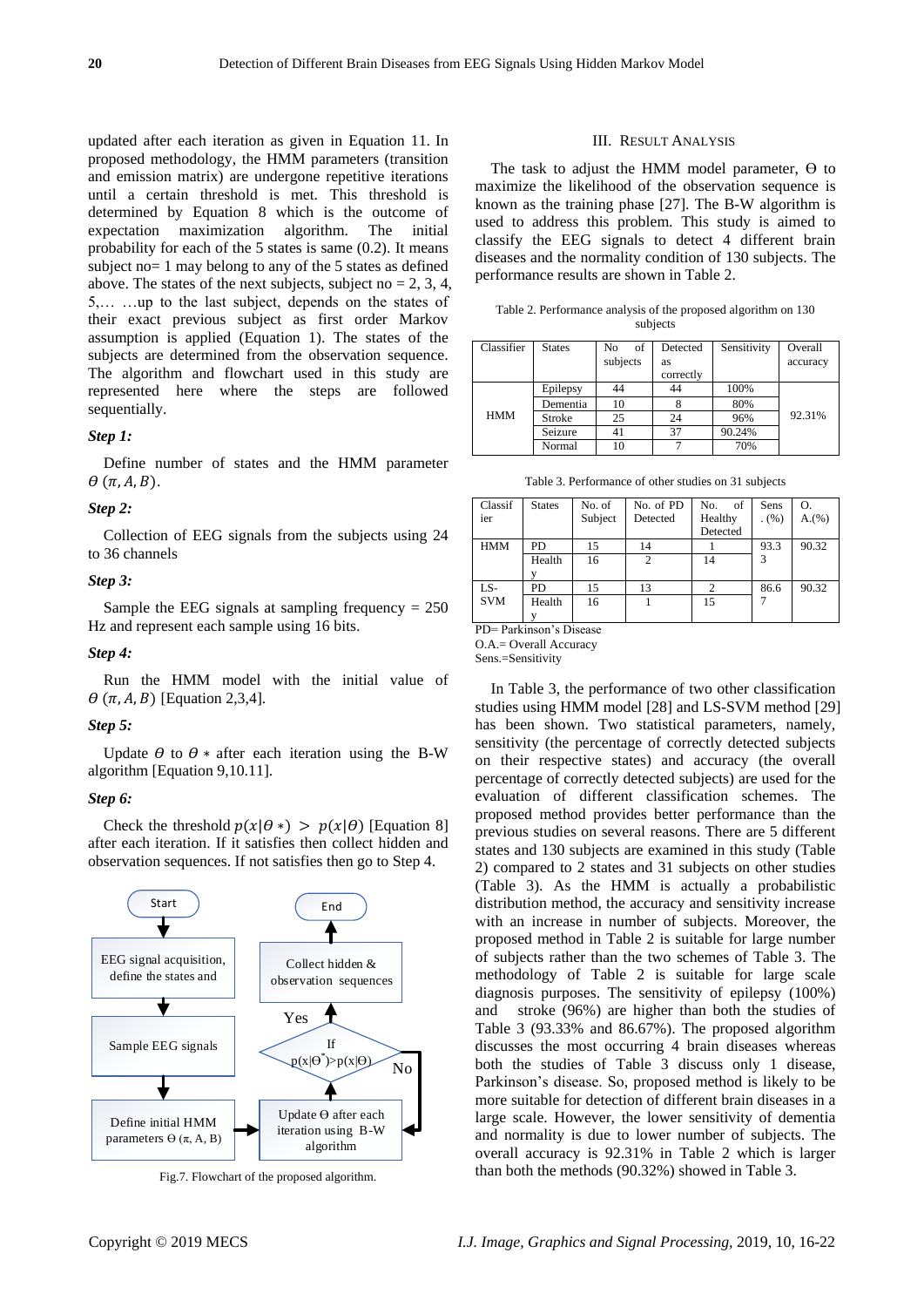## IV. CONCLUSION

The classification of biomedical signals is required for clinical diagnosis of the patients, different machine learning techniques, brain-computer interfaces (BCI) etc. We have aimed to classify EEG signals to separate the patients with 4 specified neurodegenerative diseases from those of healthy ones. Three main steps constitute the current study, namely, obtaining EEG data, definition of states & HMM parameters and classification using HMM. The iteration process continues until the condition of maximum likelihood of estimation is met. The investigation of performances shows that the proposed method (Table 2) is much more efficient for classification and interpretation of brain diseases than those of previously studied (Table 3). However, there are certain limitations of EEG data. EEG signal has low spatial resolution (about 10cm) and it is susceptible to motion artifacts. In this study we do not correlate the age and gender of the subjects with the EEG classification. However, previous studies showed that the effect of gender on usual locomotion patterns is not considerable [30].

## V. FUTURE WORK

Our future work targets a combined EEG-fNIRS scheme to classify the signals to detect brain diseases. A combination of EEG & fNIRS provides both high temporal & high spatial resolution unlikely when they are applied separately. This work is intended to apply for a large number of subjects in a practical medical field.

#### **REFERENCES**

- [1] M. Lasfar, H.Bouden, "A method of data mining using Hidden Markov Models (HMMs) for protein secondary structure prediction," *Procedia Computer Science 127,* pp. 42-51, 2018.
- [2] R. Mouhcine, A. Mustapha, M. Zouhir, "Recognition of cursive Arabic handwritten text using embedded training based on HMMs," *Journal of Electrical Systems and Information Technology 5,* pp. 245-251, 2018.
- [3] A.S. Dhawan, J. Kosecka, H. Rangwala, S. Sikdar, "An intuitive muscle-computer interface using ultrasound sensing and Markovian state transitions," *2018 IEEE 15th International Symposium on Biomedical Imaging,* April 4- 7, 2018.
- [4] J. Li, T. Lei, F. Zhang, "An Gaussian-Mixture Hidden Markov Models for Action Recognition Based on Key Frame," *11th International Congress on Image and Signal Processing, BioMedical Engineering and Informatics (CISP-BMEI),* 2018.
- [5] H. Tan, P. Fischer, S. A. Shah, D. Vidaurre, M. W. Woolrich, P. Brown, " Decoding Movement States in Stepping Cycles based on Subthalamic LFPs in Parkinsonian Patients," *IEEE,* pp. 1384-1387, 2018.
- [6] E. Rabhi, Z. Lachiri, "Personal identification system using physiological signal," *IEEE 4th Middle East Conference on Biomedical Engineering (MECBME),* pp. 153-158, 2018.
- [7] T. A. W. Bolton, A. Tarun, V. Sterpenich, S. Schwartz, D. M. D. Ville, "Interactions Between Large-Scale Functional Brain Networks are Captured by Sparse Coupled HMMs," *IEEE Transactions on Medical Imaging,* Vol. 37, No. 1, pp. 230-240, January 2018.
- [8] D. Oletic, V. Bilas, "Asthmatic Wheeze Detection from Compressively Sensed Respiratory Sound Spectra," *IEEE Journal of Biomedical and Health Informatics,* 2017.
- [9] I. Sgouralis, S.Presse, "An Introduction to Infinite HMMs for Single-Molecule Data Analysis," *Biophysical Journal 112,* pp. 2021-2029, May 23, 2017.
- [10] S. Ghosh, J. Li, L. Cao, K. Ramamohanarao, "Septic shock prediction for ICU patients via coupled HMM walking on sequential contrast patterns," *Journal of Biomedical Informatics 66,* pp. 19-31, 2017.
- [11] M. H. Rahmani, F. Almasganj, "Lip-reading via a DNN-HMM Hybrid System Using Combination of The Imagebased and Model-based Features," *3 rd International Conference on Pattern Recognition and Image Analysis,*  pp. 195-199, April 19-20, 2017.
- [12] S. Yu, H. Chen, R. A. Brown, "Hidden Markov Model-Based Fall Detection with Motion Sensor Orientation Calibration: A Case for Real-Life Home Monitoring," *IEEE Journal of Biomedical and Health Informatics,* 2017.
- [13] K. Guo, H. Candra, H. Yu, H. Li, H. T. Nguyen, S. W. Su, "EEG-based Emotion Classification Using Innovative Features and Combined SVM and HMM Classifier," *IEEE,* pp. 489-492, 2017.
- [14] T. Yang, W. Huang, Z. Jiang, C. K. Chui, L. Jiang, " Stacked Hidden Markov Model for Motion Intention Recognition," *IEEE 2 nd International Conference on Signal and Image Processing,* pp. 266-271, 2017.
- [15] M. Mohammadpour, V. Rahmani, "A Hidden Markov Model-Based Approach to Removing EEG Artifact," *5 th Iranian Joint Congress on Fuzzy and Intelligent Systems (CFIS),* pp. 46-49, 2017.
- [16] J. Wahlstrom, I. Skog, P. Handel, F. Khosrow-khavar, K. Tavakolian, P. K. Stein, A. Nehorai, "A Hidden Markov Model for Seismocardiography," *IEEE Transactions on Biomedical Engineering,* 2017*.*
- [17] S. M. Bhatti, M. S. Khan, J. Wuth, F. Huenupan, M. Curilem, L. Franco, N. B. Yoma, "Automatic detection of volcano-seismic events by modeling state and event duration in hidden Markov models," *Journal of Volcanology and Geothermal Research 324,* pp. 134-143, 2016.
- [18] J. C. Kao, P. Nuyujukian, S. I. Ryu, K. V. Shenoy, "A high-performance neural prosthesis incorporating discrete state selection with hidden Markov models," *IEEE Transactions on Biomedical Engineering,* 2016.
- [19] C. Song, K. Liu, X. Zhang, L. Chen, X. Xian, "An Obstructive Sleep Apnea Detection Approach Using a Discriminative Hidden Markov Model from ECG Signals," *IEEE Transactions on Biomedical Engineering,* 2015.
- [20] P. Ambrosini, I. Smal, D. Ruijters, W. J. Niessen, A. Moelker, T. V. Walsum, "A Hidden Markov Model for 3D Catheter Tip Tracking With 2D X-ray Catheterization Sequence and 3D Rotational Angiography," *IEEE Transactions on Medical Imaging,* Vol. 36, pp. 757-768, March 2017.
- [21] K. M. Vamsikrishna, D. P. Dogra, M. S. Desarkar, "Computer-Vision-Assisted Palm Rehabilitation With Supervised Learning," *IEEE Transactions on Biomedical Engineering,* Vol. 63, pp. 991-1001, May 2016.
- [22] R. V. Andreao, B. Dorizzi and J. Boudy, "ECG signal analysis through hidden Markov models," in *IEEE*